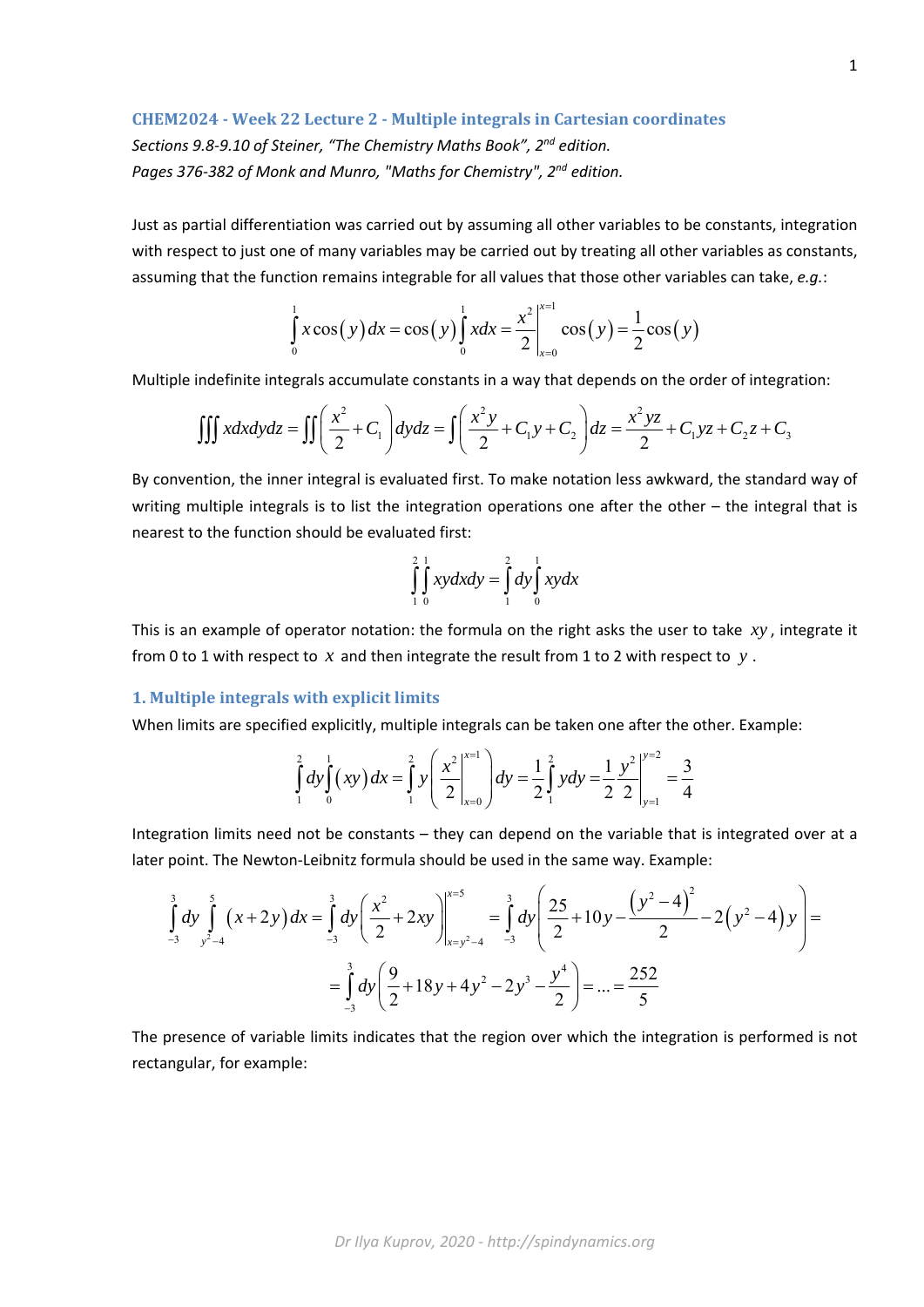

## **2. Multiple integrals over implicitly defined domains**

When the integration region is specified implicitly, the variable integration limits should be established by analysing the corresponding geometric area or volume.



For example, a triple integral of a function  $f(x, y, z)$  over the volume bounded by the three Cartesian planes and the triangle defined by  $[1,0,0]$ ,  $[0,1,0]$  and  $[0,0,1]$  – shown in Figure 2 above – would yield the following integration limits:

$$
\int_{0}^{1} dx \int_{0}^{1-x} dy \int_{0}^{1-x-y} f(x, y, z) dz
$$

because all three integration variables are positive, *x* may be chosen to vary between 0 and 1, then *y* must vary between 0 and  $1-x$ , and then  $z$  must vary between 0 and  $1-x-y$ . Because the upper limit with respect to *z* depends on other variables, the *z* integral must be taken first, then *y* integral (whose upper limit depends on *x* , and then finally the *x* integral.